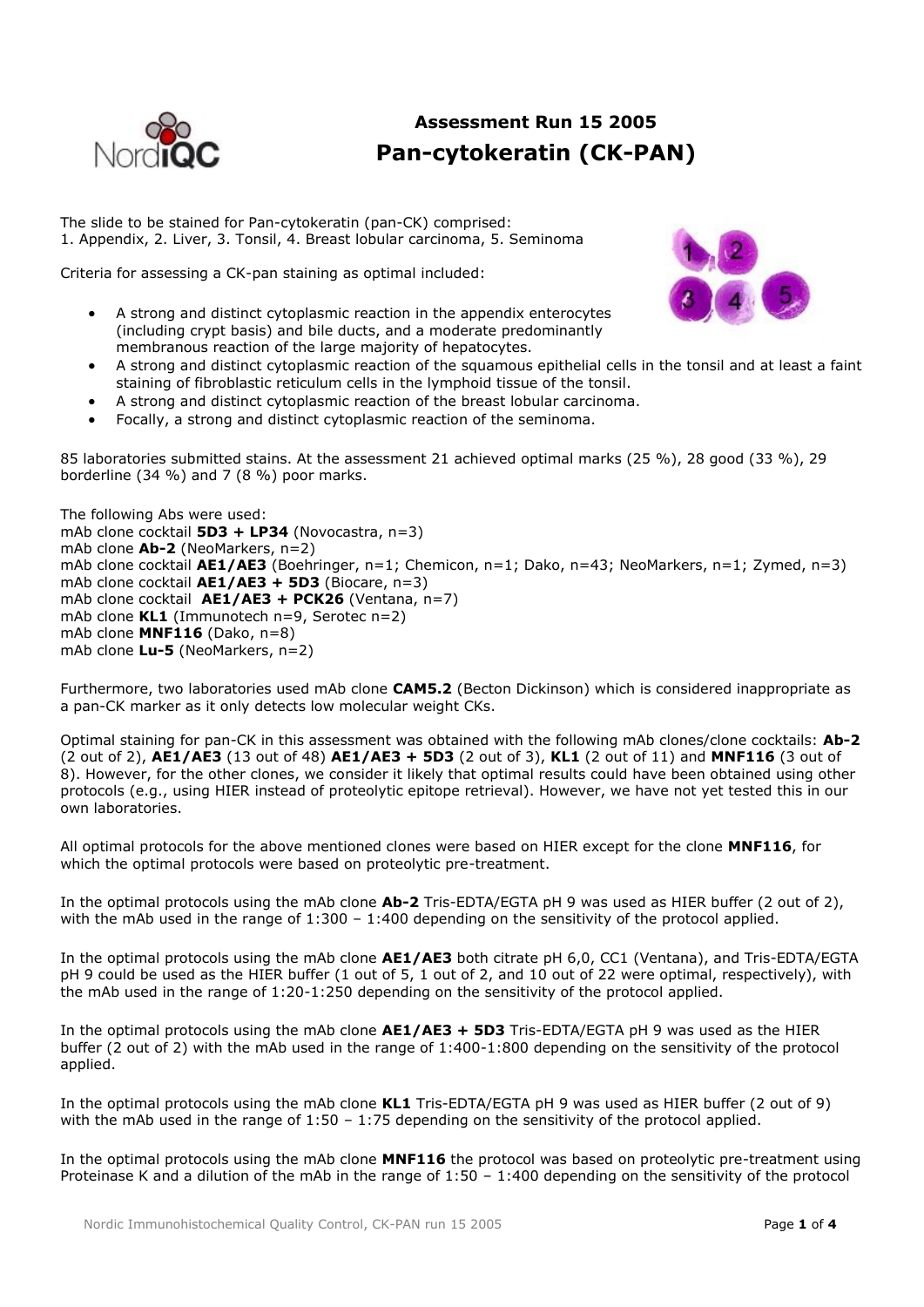applied.

The most frequent causes of insufficient stainings were (often in combination):

- Inappropriate choice of primary Ab
- Too low concentration of the primary antibody
- Inappropriate epitope retrieval (proteolysis for the mAb clone **AE1/AE3**)

The prevalent feature of an insufficient staining was a too weak or negative reaction of cells/structures supposed to be demonstrated. The majority of the laboratories (95 %) were capable to demonstrate CK in the enterocytes of the appendix and the bile ducts of the liver as well as the lobular breast carcinoma. However, demonstration of CK in the seminoma was more difficult and only demonstrated in approximately 60 % of the laboratories. All laboratories demonstrating CK in the seminoma were capable of detecting the relatively low expression of CK (CK type 8 and 18) in hepatocytes, indicating that liver may be a reliable control for the demonstration of low molecular weight CKs, provided that the protocol is calibrated to stain the liver cells. In this assessment all laboratories using the most widely used mAb clone **AE1/AE3** (n=59) either alone or in cocktail with **PCK26** basing the protocol on proteolytic pre-treatment ( $n=12$ ) had an insufficient staining due to a negative staining reaction of the hepatocytes.

Simultaneously with the demonstration of low molecular weight CK a pan-CK Ab should also identify the high molecular weight CK in squamous epithelial cells. In this assessment only few laboratories had problems with the detection of CK in the squamous epithelial cells of the tonsil. The reason for insufficient demonstration of high molecular weight was typically due to an inappropriate Ab (as the mAb clone **CAM5.2** which is a marker for low molecular weight CK subtypes only) or a too low concentration of the Ab, especially when using the clone **KL1**, which reacts with a more limited number of the high molecular weight CK subtypes.

Pan-CK was also assessed in run 8. In that run 72 laboratories participated out of which 47 % (34 laboratories) was marked insufficient. Each laboratory was given a specific recommendation to improve their protocol. 29 laboratories, which obtained an insufficient result in run 8, submitted a new pan-CK stain in run 15. 18 of the laboratories followed the recommendation and 13 improved the result from insufficient to either good or optimal (72 %). 11 laboratories did not follow the recommendation and 1 of these (9 %) obtained a sufficient staining in run 15.

However, the overall proportion of insufficient staining was in this run only reduced to 42 % from 47 % in run 8, and as the proportion of insufficient staining still is relative high, pan-CK will be repeated in 2006 or 2007.

## **Conclusion**

The mAb clones **Ab-2**, **AE1/AE3**, **AE1/AE3 + 5D3**, and **KL1** was found to be the most successful markers for pan-CK using HIER. The mAb clone **MNF116** was found to be useful for pan-CK using proteolytic pre-treatment. Liver and tonsil in combination are appropriate control tissues. The large majority of hepatocytes should be stained.



NordiQ0

Fig. 1a

Optimal staining for pan-CK in the tonsil. All the squamous epithelial cells throughout the entire epithelial layer are stained.

Fig. 1b Staining for pan-CK in the tonsil using an insufficient protocol same field as in Fig. 1a. Only the superficial squamous epithelial cells are stained.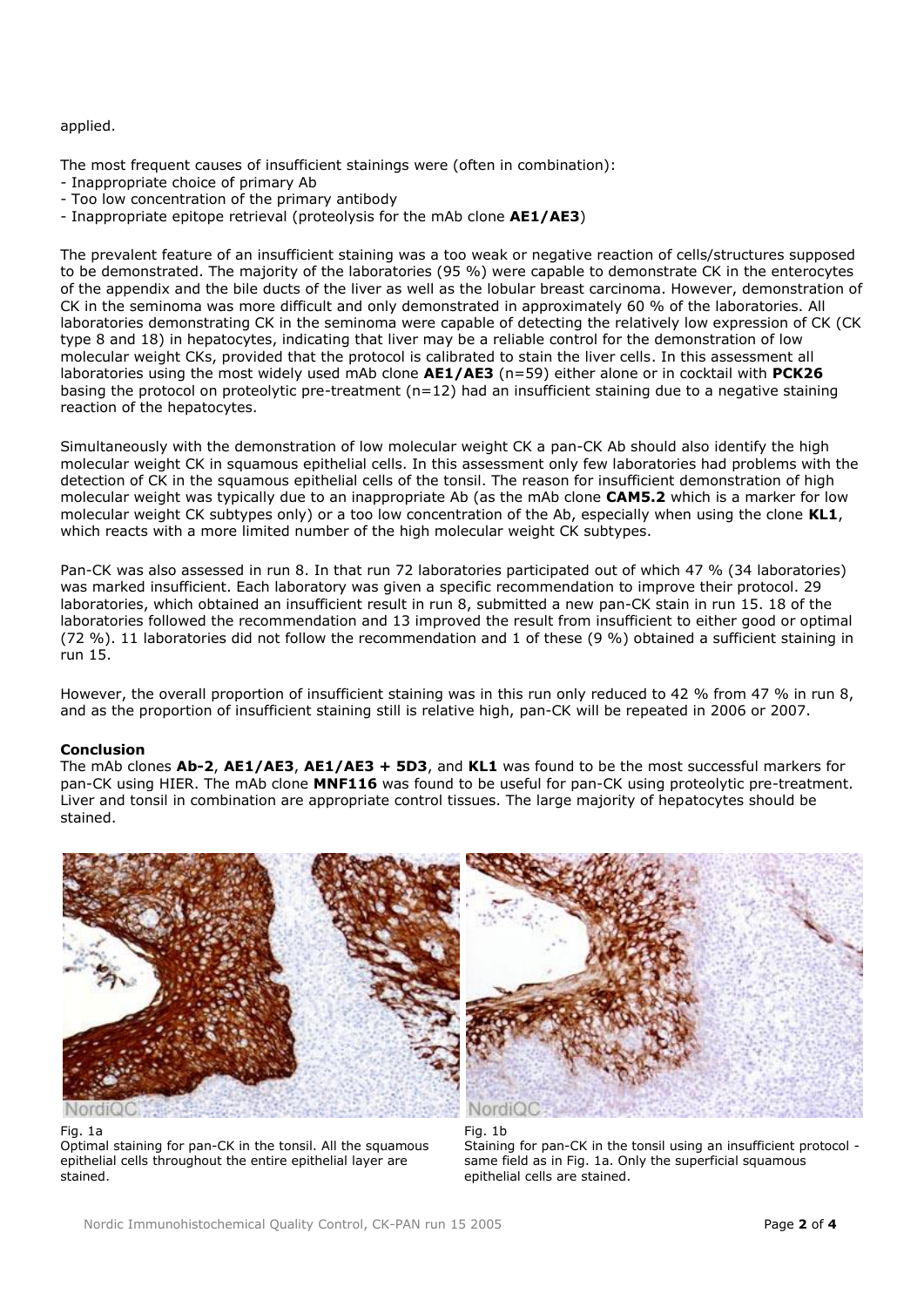

## Fig. 2a

Optimal staining for pan-CK in the liver, using clone AE1/AE3 after HIER. The hepatocytes show a moderate to strong distinct (probably due to a too low concentration of the primary Ab.). predominantly membranous reaction and the bile duct epithelial cells are intensively stained.



Fig. 2b

Staining for pan-CK in the liver using an insufficient protocol Only the bile duct epithelial cells are distinctively demonstrated while the hepatocytes are unstained or only weakly positive.



Fig. 3a

Optimal staining for pan-CK in the seminoma. A few neoplastic 1a and 2a).





cells show a strong distinct reaction (same protocol used in Fig. as in Fig. 3a. The neoplastic cells are unstained. (same protocol Insufficient staining for pan-CK in the seminoma – same field used in Fig. 2b).